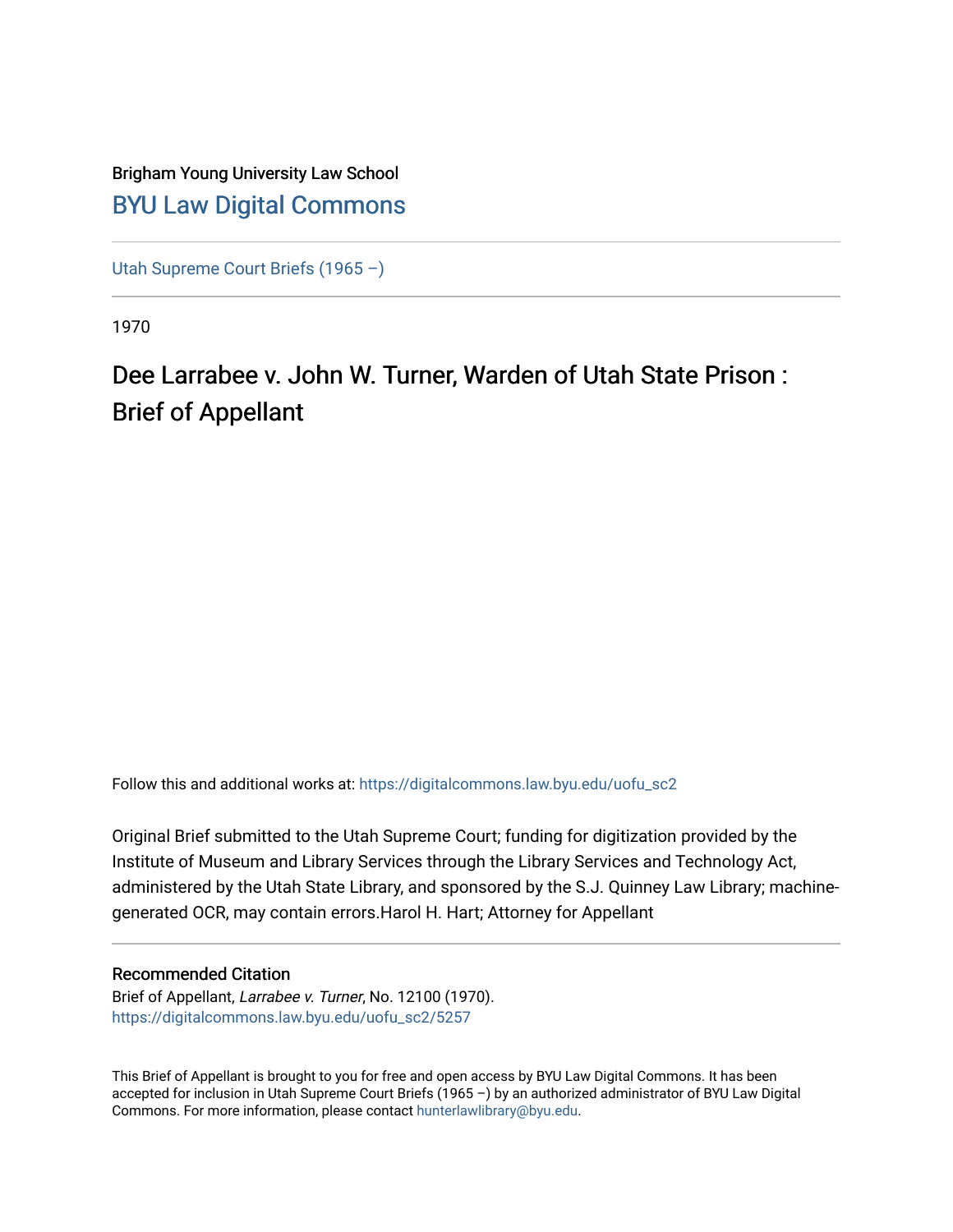IN THE SUPREME COURT

OF THE STATE OF UTAH

 $\overline{\mathbf{r}}$ 

DEE LARRABEE,

Plaintiff-Appellant,:

 $\mathsf{vs.}$  .

Case No. 12100

JOHN W. TURNER, : Warden of Utah State Prison, Draper, Utah  $\ddot{\phantom{a}}$ 

Defendant-Respondent:

BRIEF OF APPELLANT

HAROLD H. HART of RICHARDS & WATKINS<br>720 Newhouse Building Salt Lake City, Utah 84111

Attorney for Plaintiff-Appellant

DAVID S. YOUNG Assistant Attorney General<br>236 State Capitol Assistant Attorney General  $\begin{array}{c} \leftarrow \begin{array}{ccc} \end{array}$ <br>236 State Capitol<br>Salt Lake City, Utah 84114

Attorney for Defendant-Respondent

Clerk, Suprome Court, Utah

j 111 • ) ,.\_, , ' -- I *<sup>j</sup>*• f.) ' "' *'.)*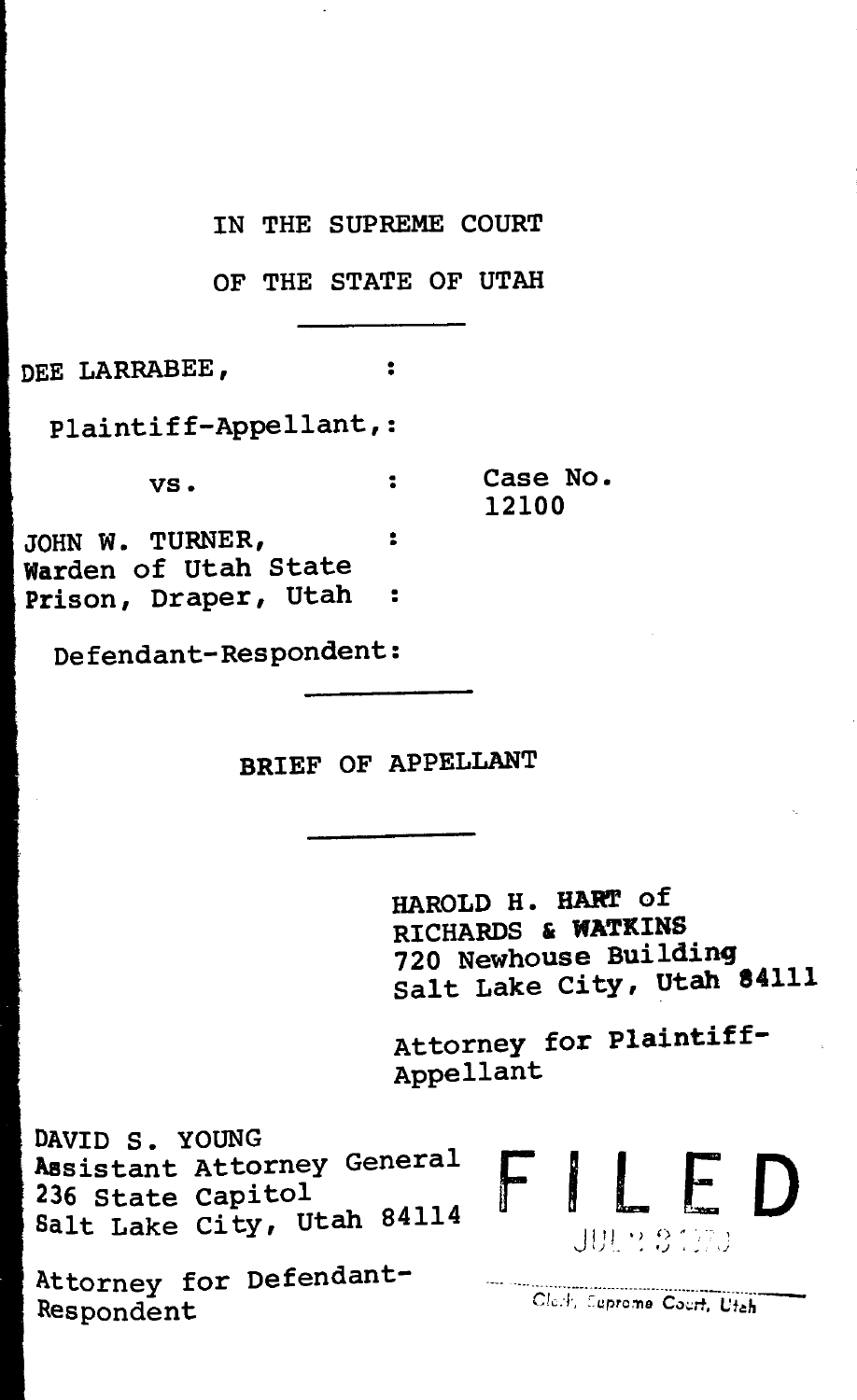# TABLE OF CONTENTS

| NATURE OF CASE              |                |
|-----------------------------|----------------|
| DISPOSITION OF LOWER COURT  | 2              |
| NATURE OF RELIEF SOUGHT     | 2              |
| STATEMENT OF MATERIAL FACTS | $\overline{2}$ |
| ARGUMENT                    | 5              |
|                             |                |

## INDEX OF AUTHORITIES

| (Gideon v. Wainwright, 372 U.S. 335<br>June 18, 1963)    |  |
|----------------------------------------------------------|--|
| Coleman v. Alabama (June 22, 1970-                       |  |
| No. 72--Oct. Term 1969),<br>, 38 U.S.L.W. $4535$<br>U.S. |  |

-i-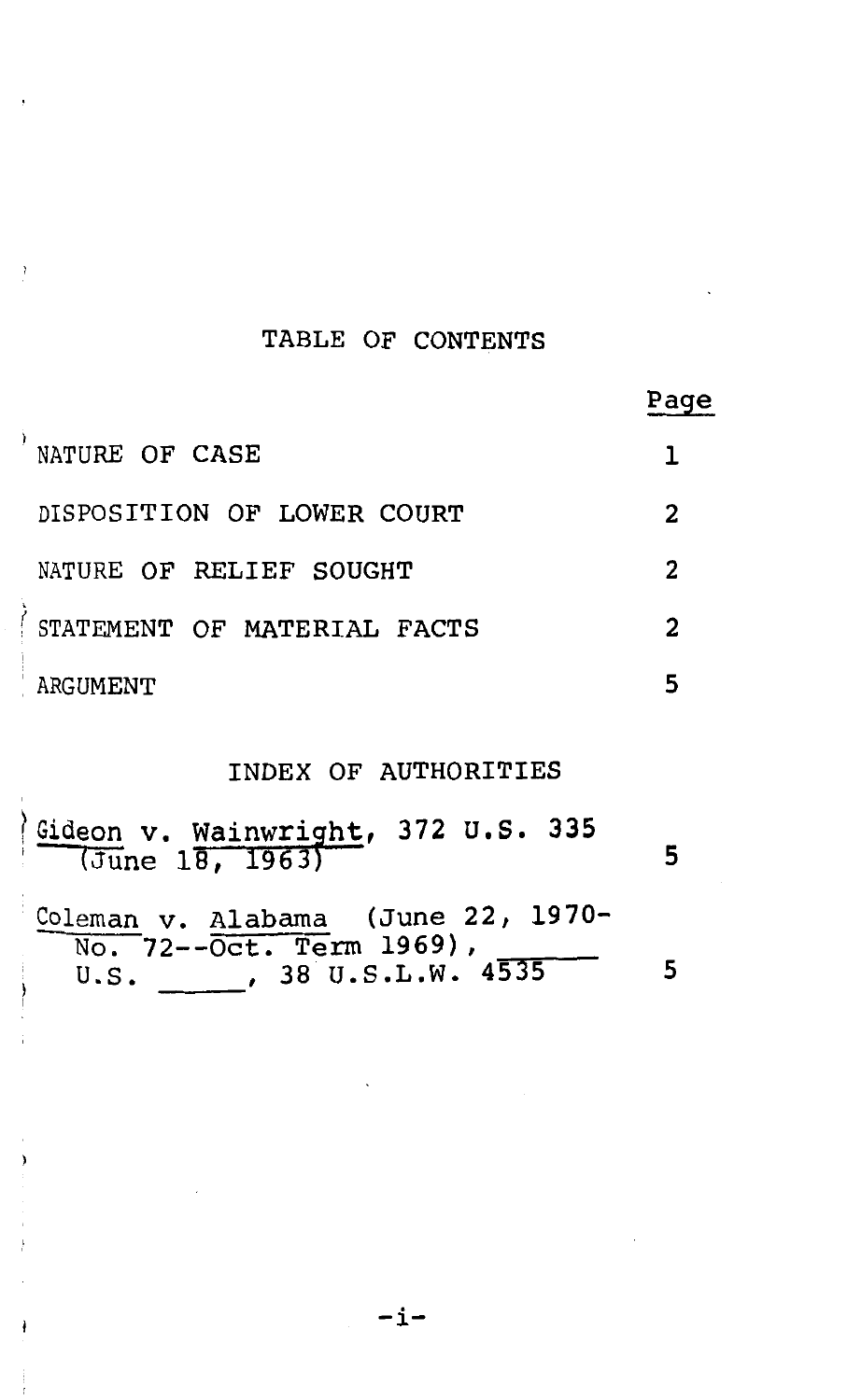## IN THE SUPREME COURT

FOR THE STATE OF UTAH

DEE LARRABEE ,  $\ddot{\cdot}$ Plaintiff-Appellant, : vs.  $\ddot{\phantom{a}}$ Case No. 12100 JOHN W. TURNER,  $\ddot{\cdot}$ Warden of Utah State Prison, Draper, Utah, : Defendant-Respondent.:

 $\overline{\phantom{a}}$ 

BRIEF OF APPELLANT

#### NATURE OF CASE

This is an appeal from a judgment of the District Court in a habeas corpus proceeding denying plaintiff-appellant's release from the Utah State Prison.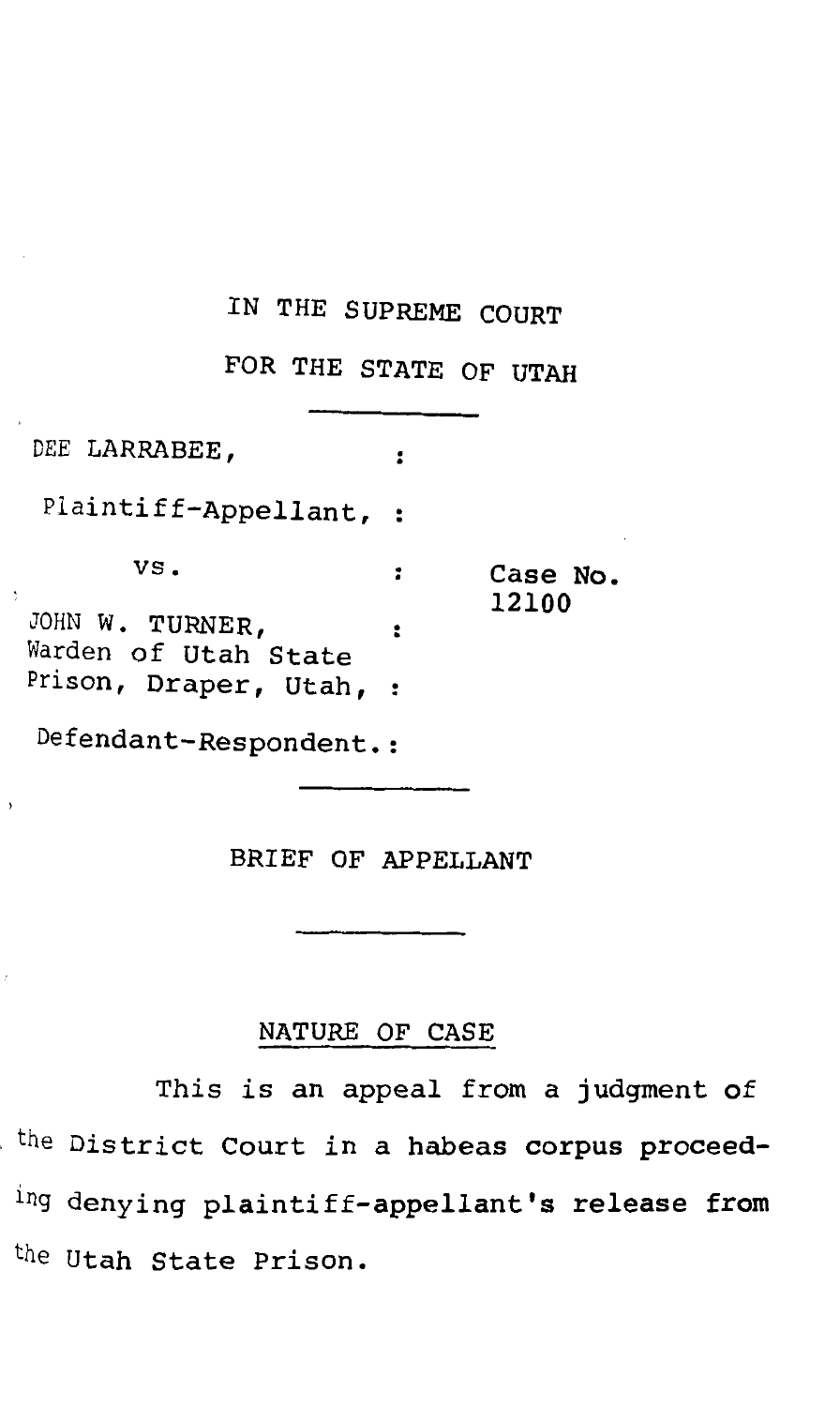#### $-2-$

#### DISPOSITION OF LOWER COURT

The District Court denied the plaintiff's petition for a writ of habeas corpus and remanded the petitioner to respondent's custody.

#### NATURE OF RELIEF SOUGHT

Appellant seeks to overturn the judgments and sentences of September 25, 1968, of the District Court of the Fourth Judicial District of the State of Utah, based on two counts of the information: One judgment was .rendered on the first count for an intermediate term of not less than one or more than twenty years in the Utah State Prison, and the second ,judgment with respect to the second count was for a like period. Both judgments to run concurrently.

# STATEMENT OF MATERIAL FACTS

Plaintiff Dee Larrabee, who is twenty-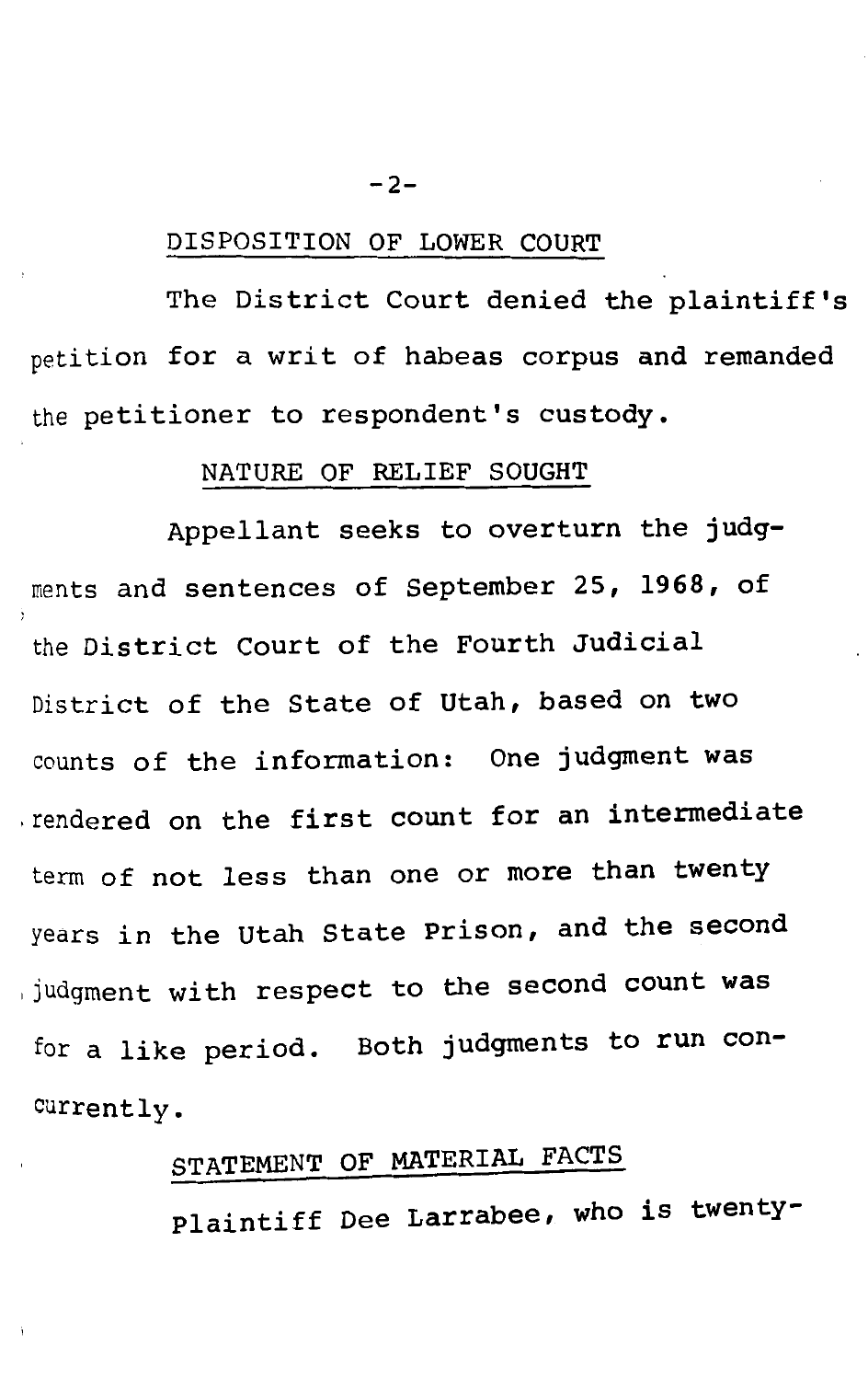three years of age, is a married man who resides in Utah. (R-31-32) Larrabee appeared before the Honorable Allen B. Sorensen, Judge of the District Court of Utah County, on the morning of September 25, 1968. He faced charges in two counts of second degree burglary. He informed the Judge he wished an attorney. {R-15) Judge Sorensen did not appoint a counsel to advise appellant but said he would appoint one in a week or two (R-36), so Larrabee had the impression that his request for counsel angered the Judge. (R-38) He was then returned to the County Jail where the sheriff told him if he didn't plead guilty respecting the charges Pending before Judge Sorensen, "he'd get me as an accessory" in another crime allegedly committed on September 24, 1968. (R-36) The Sheriff further told Larrabee, "\*\*\*there's no sense in taking an attorney because he'd get

 $-3-$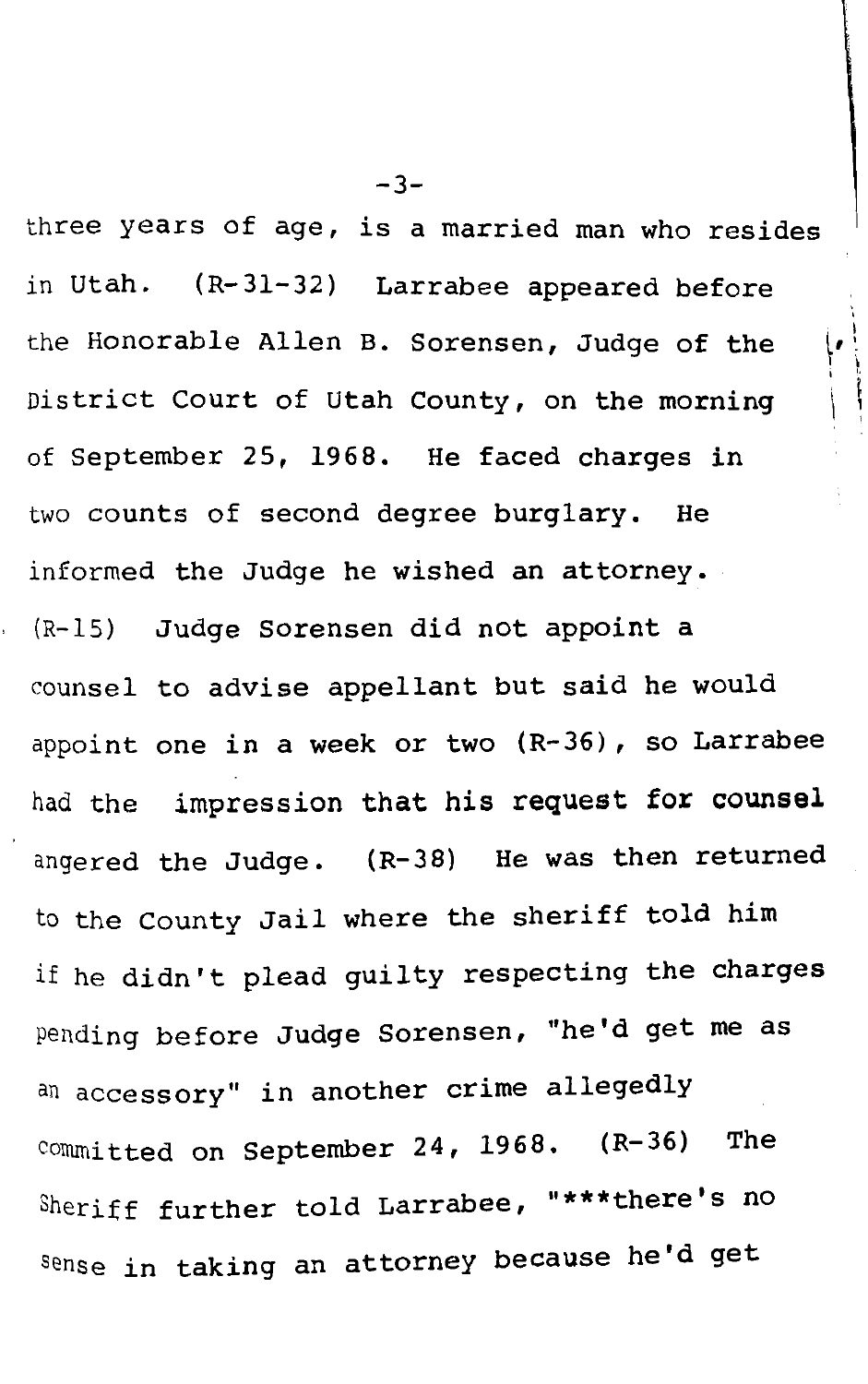me for knowing about them other two charges in the first place, and I'd get just as much time one way or the other and so I might as well just go back, there's no use taking an attorney." (R-36-37) The other charges referred to by the Sheriff involved a burglary the night of September 24, 1968, by two men who Larrabee knew. Larrabee didn't know anything about the burglary until September 25, one day after the alleged offense. (Tr. 37)

About forty-five minutes after leaving Judge Sorensen's Court Larrabee returned thereto • At this point Larrabee, being confused and concerned because of the Sheriff's advice, as aforesaid, withdrew his request for counsel and the court then rendered judgment against him. (R-15-18) Larrabee was without financial

 $-4-$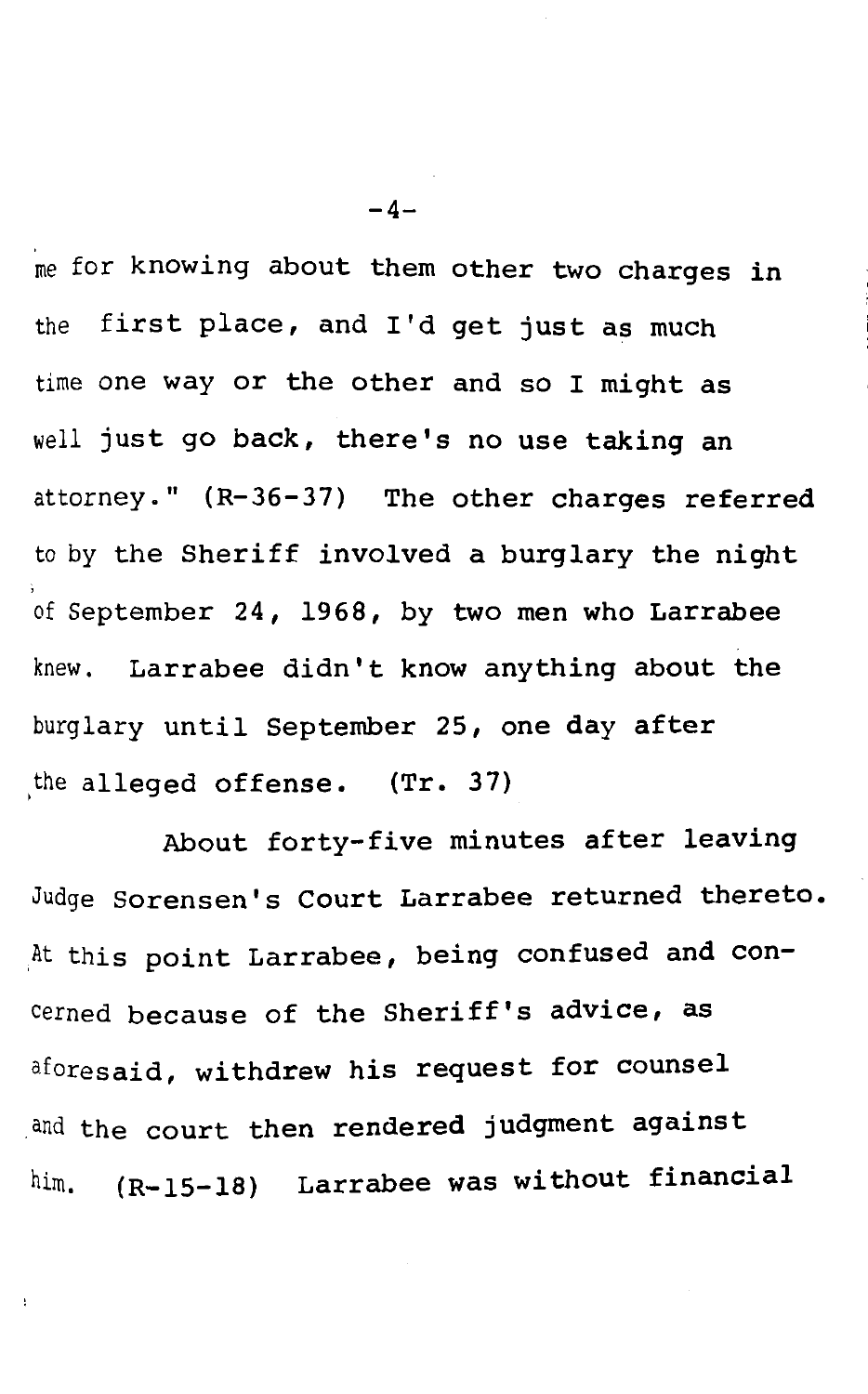means· to retain counsel. (R-6 and 13)

#### ARGUMENT

The Supreme Court in Gideon v. Wainwright, (March 18, 1963) 372 U.S. 335, pointed out that the Sixth Amendment to the Constitution provides:

> "In all criminal prosecutions, the accused shall have the right<br>\*\*\* to have the assistance of counsel for his defense."

This fundamental right of being represented by counsel, the Court stated, was protected against state invasion by the due process clause of the Fourteenth Amendment.

In the recent case of Coleman v. Alabama, (June 22, 1970--No. 72--0ct. Term 1969), U.S. , 38 u.s.L.w. 4535, the --- United states Supreme Court cast new light with respect to the right of an indigent person to be represented by counsel. The Court in this case said as follows: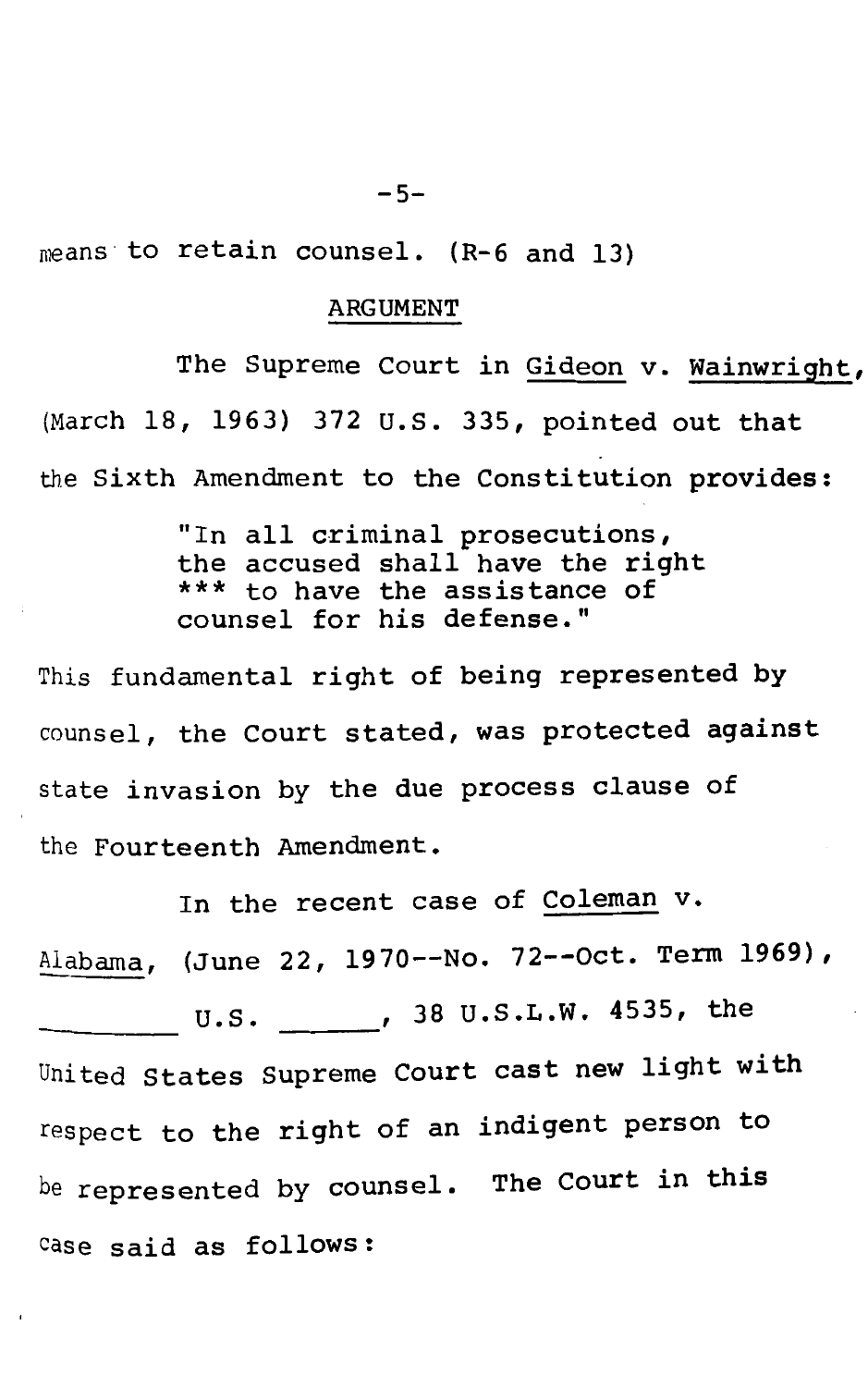"This Court has held that a person accused of crime "requires the guiding hand of counsel at every step in the proceeding against him (Powell v. Alabama, 287 U.S. 45, 69 (1932)), and that that constitutional principal is not limited to the presence of counsel at trial.' It is central to the principle that in addition to counsel's presence at trial, the accused is guaranteed that he need not stand alone against the State at any stage of the prosecution, formal or informal, in court or out, where counsel's absence might derogate from accused's right to a fair trial. United States v. Wade, 388 u.s. 218 (1967)" -

Larrabee, an indigent, was returned to the Sheriff's custody after he requested that Judge Allen B. Sorensen appoint counsel to represent him. It is submitted that the Judge should have immediately appointed some attorney to advise Larrabee. There was no reason for delay. He stood alone before the Sheriff, who threatened him with dire consequences if he pursued his request for counsel. Larrabee needed